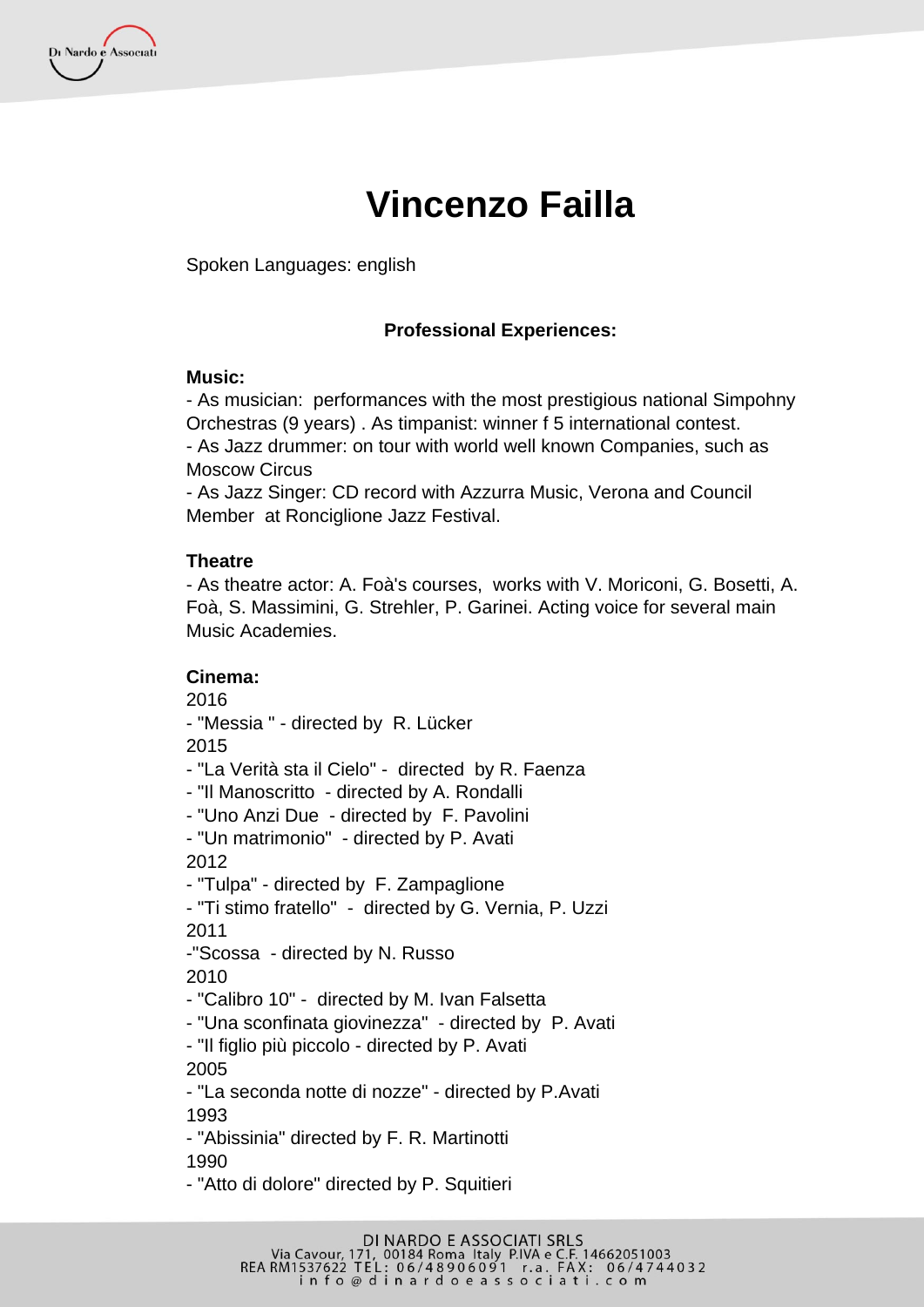Di Nardo e Associati

1989

- "Orlando sei" directed by D. Majorana

1987

- "Mercenari dell'apocalisse" directed by L. Lucchetti (aka John J. Dowson)

## **Television:**

2021

- "The bad guy" directed by G. Stasi and G. Fontana

2020

- "La fuggitiva" directed by C. Carlei

2016

- "Squadra antimafia - Il ritorno del boss", directed by R. De Maria 2013

- "Run Away" directed by AA.VV.

2011

- "Il commissario Montalbano" directed by A. Sironi

2010

- "Tutti per Bruno", directed by S. Vicario 2009

- "Fratelli detective", directed by G. Manfredonia 2007

- "Provaci ancora prof. 2", directed by di R. Izzo

- "Camici bianchi"- registi vari

- "La squadra" - registi vari

1996

- "Dio vede e provvede" directed by AA.VV.

1993

- "Un commissario a Roma" directed by L. Manfredi

# **Shorts:**

2013

- "Ora o mai" directed by B. De Sica

- "L'Impertinenza dei Glicini" - directed by C. M. Griguol 2012

- "Il Principe di Sabbia - directed by M. Campana

- "No Signal" - directed by R. Carro

2011

-"Maschere di Tenebra - directed by M. Campana

2004

-"Amikinont'amanonamikit'ama" - directed by M. Tansini e M. Orn 1994

- "Mezza Mela"